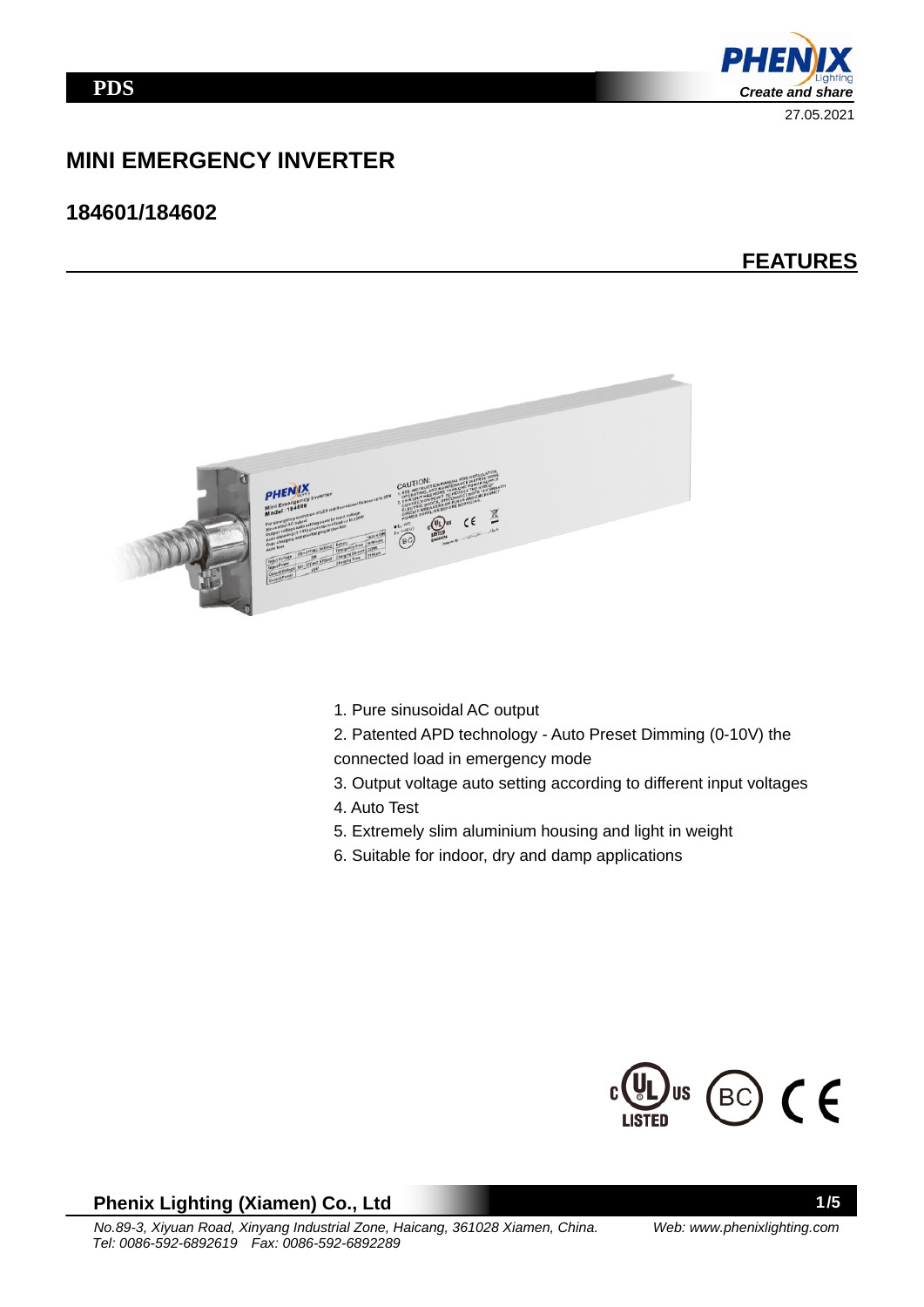27.05.2021  **CHARACTERISTICS**

| <b>Type</b>                  | 184601                                                                                                | 184602                                                                    |  |  |  |
|------------------------------|-------------------------------------------------------------------------------------------------------|---------------------------------------------------------------------------|--|--|--|
| Lamp type                    | LED, fluorescent or incandescent bulbs, tubes and lighting fixtures                                   |                                                                           |  |  |  |
| <b>Rated voltage</b>         | 120-277VAC 50/60Hz                                                                                    |                                                                           |  |  |  |
| <b>Rated current</b>         | 0.48A@120V                                                                                            |                                                                           |  |  |  |
| <b>Rated power</b>           | 35W                                                                                                   |                                                                           |  |  |  |
| <b>Power Factor</b>          | 0.5 leading to lagging<br>0.9 leading to lagging                                                      |                                                                           |  |  |  |
| <b>Output voltage</b>        | 120-277VAC 50/60Hz                                                                                    |                                                                           |  |  |  |
| <b>Output power</b>          | 100W<br>200W                                                                                          |                                                                           |  |  |  |
| Max. power of                | 1000W@120V and 2000W@277V                                                                             |                                                                           |  |  |  |
| 0-10V dimming load           |                                                                                                       |                                                                           |  |  |  |
| <b>Battery</b>               | Li-ion                                                                                                |                                                                           |  |  |  |
| <b>Charging time</b>         | 12 Hours                                                                                              | 24 Hours                                                                  |  |  |  |
| <b>Discharge time</b>        | 90 Minutes                                                                                            |                                                                           |  |  |  |
| <b>Charging current</b>      | 0.6A                                                                                                  |                                                                           |  |  |  |
| Lifetime                     | 5 Years                                                                                               |                                                                           |  |  |  |
| <b>Charging cycles</b>       | >1000                                                                                                 |                                                                           |  |  |  |
| <b>Operation temperature</b> | 0-50°C (32°F-122°F)                                                                                   |                                                                           |  |  |  |
| <b>Efficiency</b>            | 84%                                                                                                   | 85%                                                                       |  |  |  |
| <b>Abnormal protection</b>   | Over voltage, over current, Inrush current limiting, over temperature, short circuit, open<br>circuit |                                                                           |  |  |  |
| <b>Wire</b>                  | 16-18AWG/0.75-1.5mm <sup>2</sup>                                                                      |                                                                           |  |  |  |
| <b>EMC/FCC/IC standard</b>   | EN 55015, EN 61547, EN 61000-3-2, EN 61000-3-3, FCC part 15, ICES-005                                 |                                                                           |  |  |  |
| <b>Safety standard</b>       | EN 61347-1, EN 61347-2-7, UL924, CSA C.22.2 No. 141                                                   |                                                                           |  |  |  |
| Meas. mm [inch]              | L346 [13.63] x W115 [4.53] x H41.5 [1.63]<br>Mounting center: 338 [13.31]                             | L479 [18.86] x W115 [4.53] x H41.5 [1.63]<br>Mounting center: 471 [18.55] |  |  |  |

## **Phenix Lighting (Xiamen) Co., Ltd**

2/5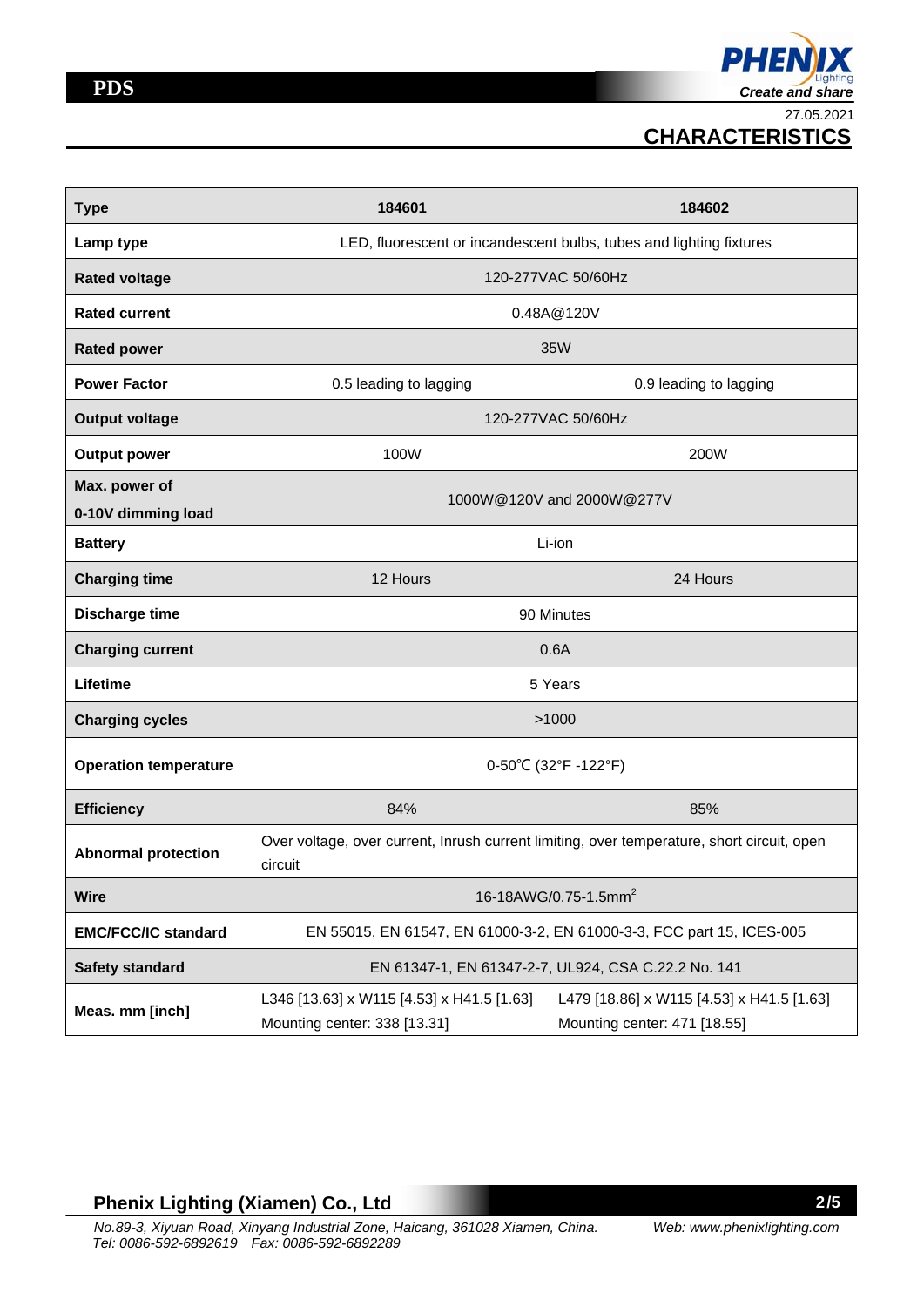## **PDS**

**PHEN** *Create and share*  27.05.2021

# **DIMENSION**



| Item No. | L mm $[inch]$ | M mm [inch] | W mm [inch] | $H$ mm [inch] |
|----------|---------------|-------------|-------------|---------------|
| 184601   | 346 [13.63]   | 338 [13.31] | 115 [4.53]  | 41.5 [1.63]   |
| 184602   | 479 [18.86]   | 471 [18.55] | 115 [4.53]  | 41.5 [1.63]   |

## **LED TEST SWITCH**



Dimension unit: mm [inch] / Tolerance: ±1[0.04]

# **Phenix Lighting (Xiamen) Co., Ltd**

*No.89-3, Xiyuan Road, Xinyang Industrial Zone, Haicang, 361028 Xiamen, China. Tel: 0086-592-6892619 Fax: 0086-592-6892289*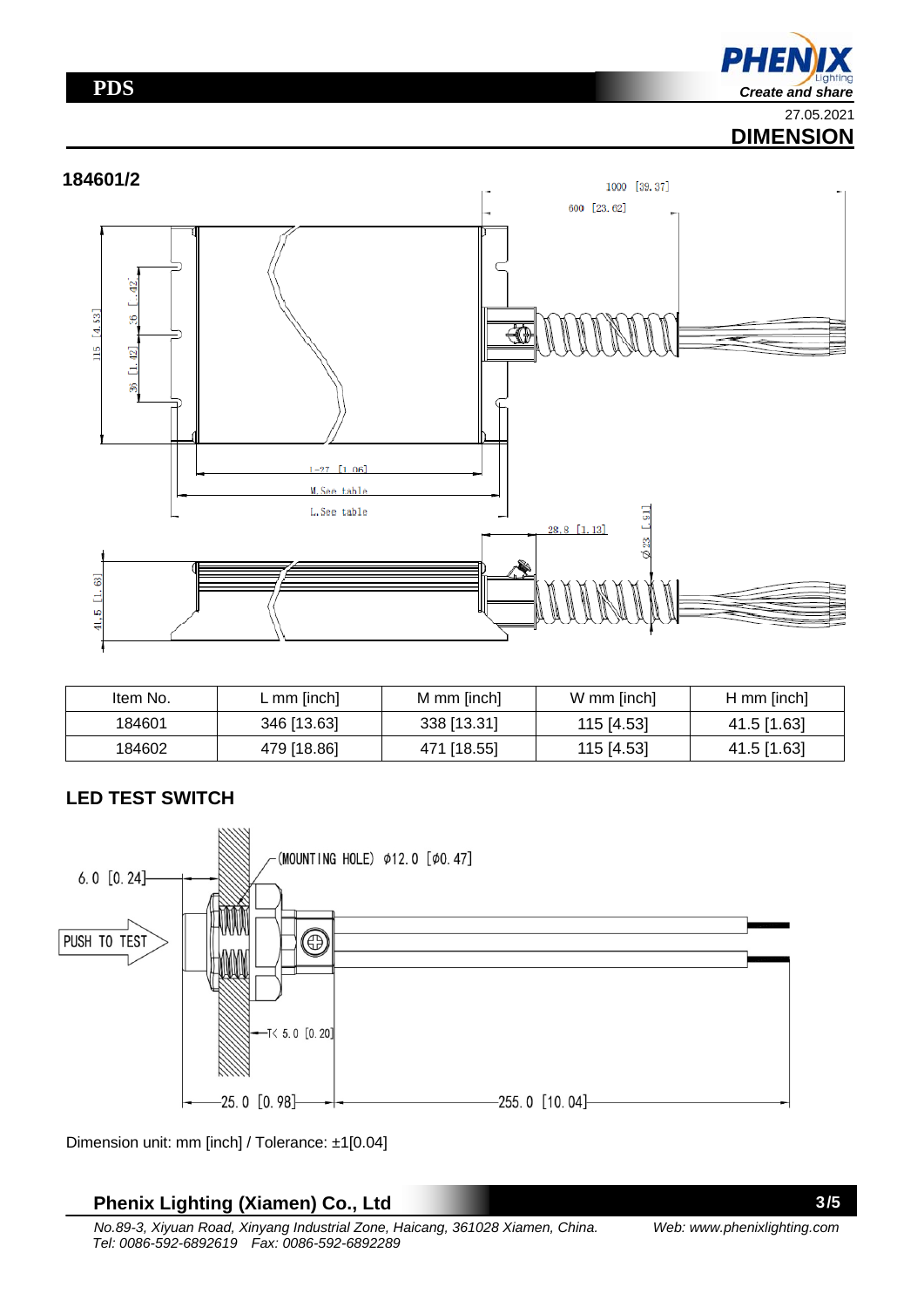**WIRING DIAGRAM**





### **Phenix Lighting (Xiamen) Co., Ltd**